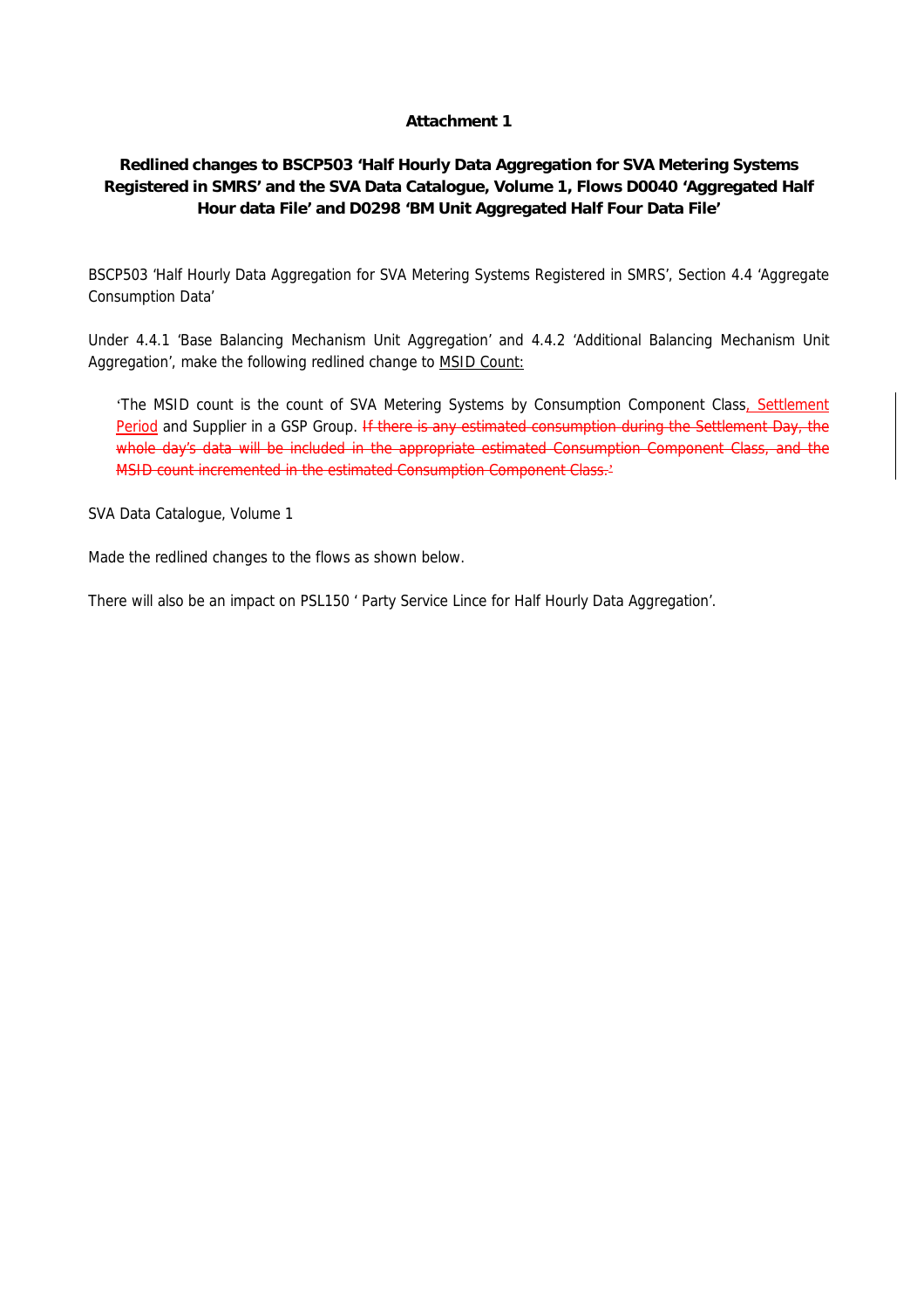

| <b>Aggregated Half Hour Data File</b>                 |                                                                                                                                                                                                                                                                                                                                                       |                    |                                    |                                             | D0040                                | 001 |
|-------------------------------------------------------|-------------------------------------------------------------------------------------------------------------------------------------------------------------------------------------------------------------------------------------------------------------------------------------------------------------------------------------------------------|--------------------|------------------------------------|---------------------------------------------|--------------------------------------|-----|
| <b>Source Document</b><br><b>BSCP503</b>              | Known as<br>Aggregated Half Hour Data File<br>Aggregated Half Hour Data File                                                                                                                                                                                                                                                                          | Ref.<br>009<br>009 | From<br><b>HHDA</b><br><b>HHDA</b> | To<br>Supplier<br><b>SVAA</b>               | <b>Comment</b>                       |     |
| <b>BSCP508</b><br><b>SVAA Technical Specification</b> | Aggregated Half Hour Data File<br>Aggregated Half Hour Data File                                                                                                                                                                                                                                                                                      | 009<br>D0040001    | <b>HHDA</b><br><b>HHDA</b>         | <b>SVAA</b><br><b>SVAA</b>                  |                                      |     |
| Data Requirement from BSC Procedures:                 |                                                                                                                                                                                                                                                                                                                                                       |                    |                                    |                                             |                                      |     |
| Data Group<br>Structure not specified                 | Data Item Name<br><b>Aggregated Supplier Consumption</b><br>Aggregated Supplier Line Loss<br><b>Consumption Component Class Id</b><br>Data Aggregation Run Number<br>Data Aggregation Type<br>Data Aggregator HH MSID Count<br>Data Aggregator Id<br>GSP Group Id<br>Settlement Code<br><b>Settlement Date</b><br>Settlement Period Id<br>Supplier Id |                    |                                    | <b>Comment</b><br>in MWh<br>in MWh          |                                      |     |
| <b>Physical File Specification:</b>                   |                                                                                                                                                                                                                                                                                                                                                       |                    |                                    |                                             |                                      |     |
| <b>Record</b><br>File Header<br>ZHD                   | <b>Field Name</b><br><b>Record Type</b><br>File Type<br>From Role Code                                                                                                                                                                                                                                                                                |                    | <b>Comment</b><br>See note 2.      |                                             | Value<br><b>ZHD</b><br>D0040001<br>A | Opt |
|                                                       | From Participant Id<br>To Role Code                                                                                                                                                                                                                                                                                                                   |                    |                                    | Id of Half Hour Aggregator originating file | G                                    |     |

ZPD Data File Additional Header Record Type ZPD

To Participant Id Id of SVA Agent receiving file Creation Time  $\hbox{C}$  and  $\hbox{C}$  and  $\hbox{C}$   $\hbox{C}$  and  $\hbox{C}$  and  $\hbox{C}$   $\hbox{C}$  and  $\hbox{C}$   $\hbox{C}$  and  $\hbox{C}$  and  $\hbox{C}$  and  $\hbox{C}$  and  $\hbox{C}$  and  $\hbox{C}$  and  $\hbox{C}$  and  $\hbox{C}$  and  $\hbox{C}$  and

Copyright ©2002, ELEXON **Appendix F** Page 2 of 3

*Filename: SVAMin*

*Doc Ref: 005PAT*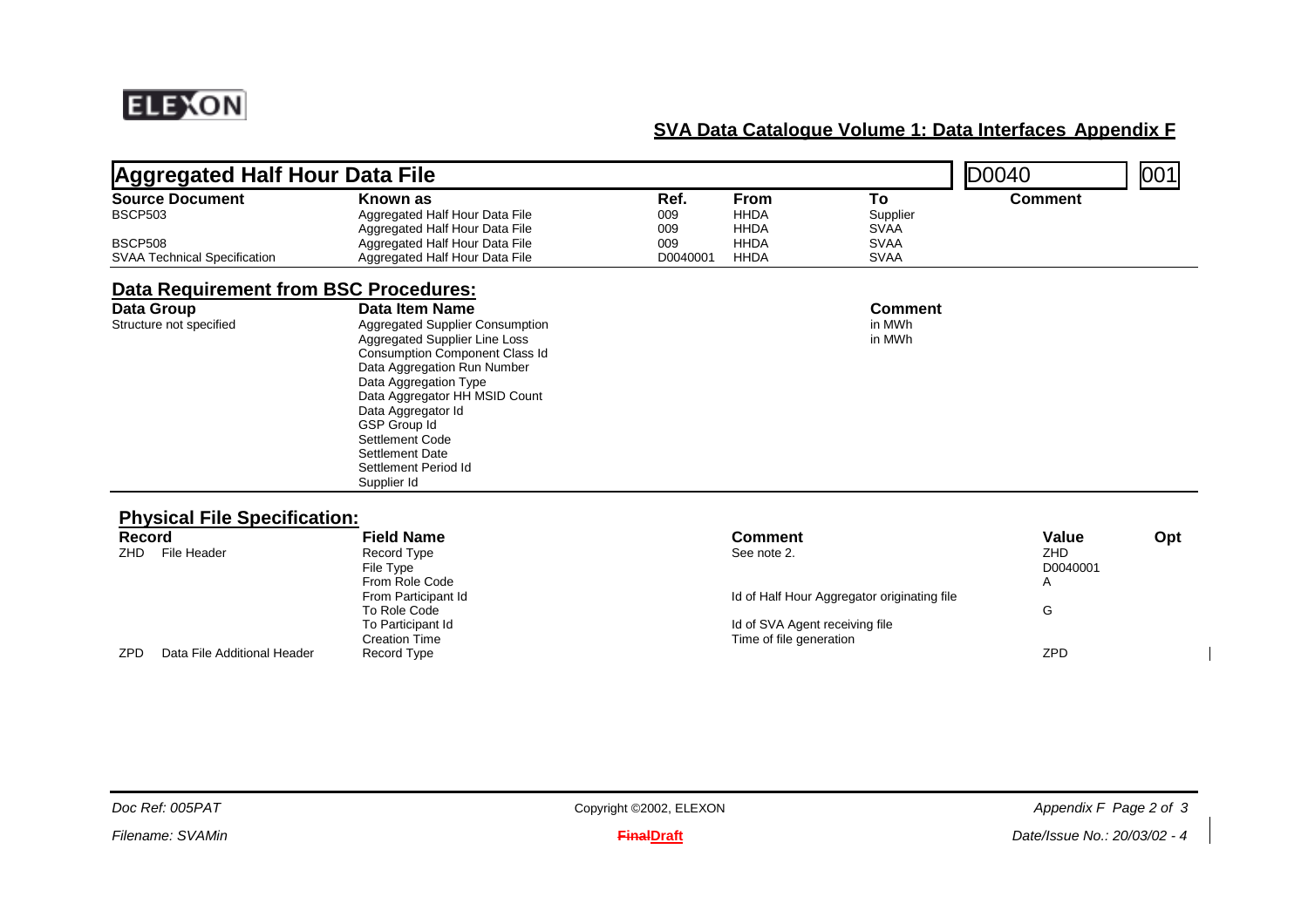

|            | <b>Aggregated Half Hour Data File</b>                                         |                                                                                        |                                                                 | D0040      | 001 |
|------------|-------------------------------------------------------------------------------|----------------------------------------------------------------------------------------|-----------------------------------------------------------------|------------|-----|
|            |                                                                               | Settlement Date<br>Settlement Code<br>Run Type Code<br><b>Run Number</b>               | Data Aggregation Run Number, see note 1.                        | Α          |     |
| <b>SUP</b> | Supplier                                                                      | <b>GSP Group</b><br>Record Type<br>Supplier Id                                         |                                                                 | <b>SUP</b> |     |
| <b>CCC</b> | <b>Consumption Component</b><br>Class/Data Aggregator HH MSID<br><b>Count</b> | Record Type                                                                            |                                                                 | <b>CCC</b> |     |
|            |                                                                               | <b>Consumption Component Class Id</b>                                                  |                                                                 |            |     |
| <b>SET</b> | Settlement Period/Data<br><b>Aggregator HH MSID Count</b>                     | Data Aggregator HH MSID Count<br>Record Type                                           |                                                                 |            |     |
|            |                                                                               | Settlement Period Id                                                                   |                                                                 |            |     |
| ASC        | <b>Aggregated Supplier Consumption</b>                                        | Data Aggregator HH MSID Count<br>Record Type<br><b>Aggregated Supplier Consumption</b> |                                                                 | <b>ASC</b> |     |
| ASL        | Aggregated Supplier Line Loss                                                 | Record Type<br>Aggregated Supplier Line Loss                                           |                                                                 | ASL        |     |
| <b>ZPT</b> | <b>File Footer</b>                                                            | Record Type<br>Record count                                                            | Number of records in the file, including headers and<br>footer. | <b>ZPT</b> |     |
|            |                                                                               | Checksum                                                                               |                                                                 |            |     |

#### **Backus-Naur Format (BNF):**

Aggregated Half Hour Data File ::= ZHD ZPD {SUP\_set} ZPT

SUP\_set ::= SUP {CCC {SET OPT1}} OPT $\overline{1}$  ::= ASC | ASL

#### **Notes:**

1 Run Number must be unique across all Settlement Dates for a GSP Group. For an individual settlement day/settlemment code, the order of the run numbers should reflect the order the runs were performed in.

2 This flow is shown with the standard SVA format for the ZHD group. Refer to 012AAT for the version to use when sending this flow via the Data Transfer Service Managed Data Network Service.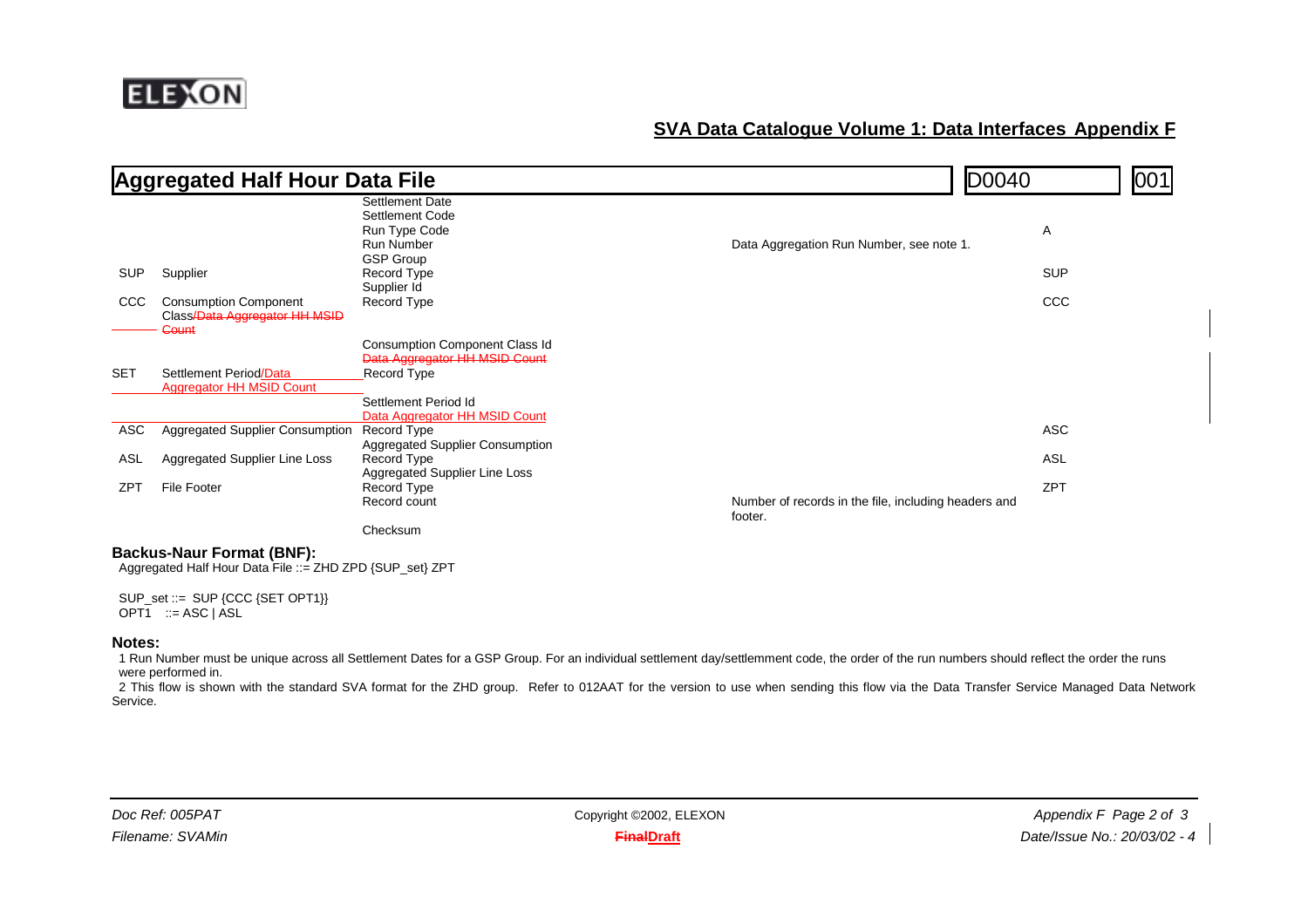

| <b>BM Unit Aggregated Half Hour Data File</b> |                                        |          |             |             | 00298   | 001 |
|-----------------------------------------------|----------------------------------------|----------|-------------|-------------|---------|-----|
| <b>Source Document</b>                        | Known as                               | Ref.     | From        | Т٥          | Comment |     |
| <b>BSCP503</b>                                | BM Unit Aggregated Half-Hour Data File | D0298    | <b>HHDA</b> | Supplier    |         |     |
|                                               | BM Unit Aggregated Half-Hour Data File | D0298    | HHDA        | <b>SVAA</b> |         |     |
| <b>BSCP508</b>                                | BM Unit Aggregated Half-Hour Data File | D0298    | HHDA        | Supplier    |         |     |
|                                               | BM Unit Aggregated Half-Hour Data File | D0298    | HHDA        | <b>SVAA</b> |         |     |
| Required Amendments to TS2 for NETA           | BM Unit Aggregated Half-Hour Data File | D0298001 | HHDA        | Supplier    |         |     |
|                                               | BM Unit Aggregated Half-Hour Data File | D0298001 | HHDA        | <b>SVAA</b> |         |     |
| SVAA Physical Design                          | BM Unit Aggregated Half-Hour Data File | D0298001 | HHDA        | Supplier    |         |     |
|                                               | BM Unit Aggregated Half-Hour Data File | D0298001 | HHDA        | <b>SVAA</b> |         |     |

## **Physical File Specification:**

| Record     |                                                                        | <b>Field Name</b>                                                       | <b>Comment</b>                                                          | Value                | Opt |
|------------|------------------------------------------------------------------------|-------------------------------------------------------------------------|-------------------------------------------------------------------------|----------------------|-----|
| ZHD        | File Header                                                            | Record Type<br>File Type<br>From Role Code                              |                                                                         | ZHD<br>D0268001<br>Α |     |
|            |                                                                        | From Participant Id<br>To Role Code                                     | Id of HHDA                                                              | G or X               |     |
| <b>ZPD</b> | Data File Additional Header                                            | To Participant Id<br><b>Creation Time</b><br>Record Type                | Id of SVAA or Supplier receiving file<br>Time of file generation in GMT | ZPD                  |     |
|            |                                                                        | Settlement Date<br>Settlement Code                                      |                                                                         |                      |     |
|            |                                                                        | Run Type Code<br>Run Number                                             |                                                                         | Α                    |     |
| <b>SUP</b> | Supplier                                                               | GSP Group Id<br>Record Type<br>Supplier Id                              | See note 1.                                                             | <b>SUP</b>           |     |
| BMU        | <b>BM Unit</b>                                                         | Record Type<br><b>BM Unit Id</b>                                        |                                                                         | <b>BMU</b>           |     |
| <b>CCC</b> | <b>Consumption Component</b><br>Class/Data Aggregator HH MSID<br>Count | Record Type                                                             |                                                                         | <b>CCC</b>           |     |
|            |                                                                        | <b>Consumption Component Class Id</b><br>Data Aggregator HH MSID Count- |                                                                         |                      |     |

*Doc Ref: 005PAT*

**FinalDraft** *Date/Issue No.: 20/03/02 - 4*